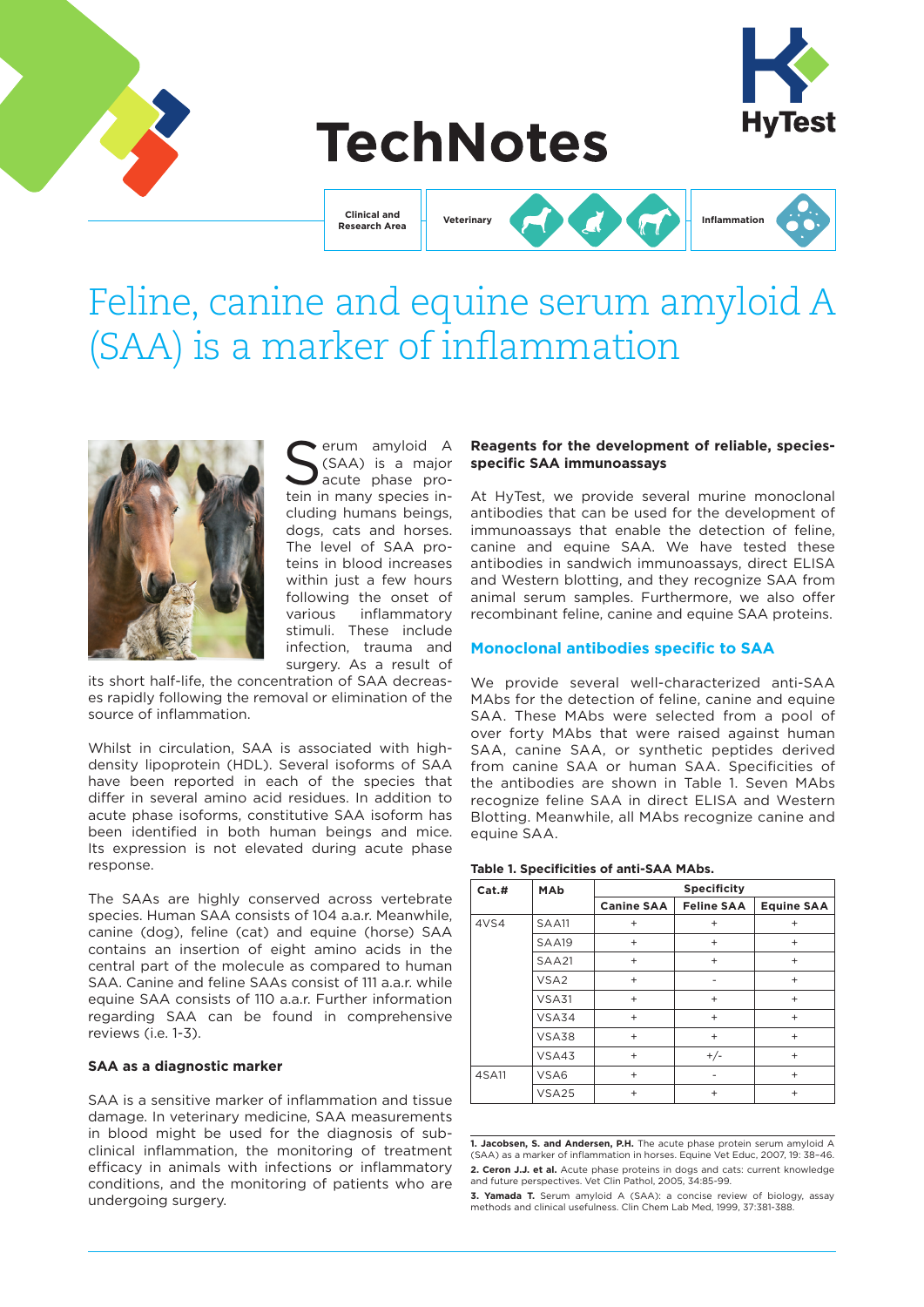### **Development of sandwich immunoassays for feline, canine and equine SAA**

For the development of a sandwich immunoassay for the measurement of SAA in cat serum samples we recommend three MAb combinations (see Table 2). A dilution curve of recombinant feline SAA for the MAb combination SAA19–VSA34 is provided in Figure 1A.

A high level of sequence homology between dog and horse SAA proteins allows the use of the same antibody combinations for the detection of SAA in both species. All of our antibodies detect both dog and horse SAA. Based on our tests, five antibody combinations (see Table 2) show high sensitivity and specificity in sandwich immunoassays. Dilution curves of recombinant canine (B) and equine (C) SAA for the MAb combination VSA2–VSA38 are provided in Figure 1.

| Capture          | <b>Detection</b>                |  |  |  |
|------------------|---------------------------------|--|--|--|
|                  | Assay for cats, dogs and horses |  |  |  |
| SAA19            | VSA34                           |  |  |  |
| SAA21            | VSA34                           |  |  |  |
| <b>VSA25</b>     | VSA31                           |  |  |  |
|                  | Assay for dogs and horses       |  |  |  |
| VSA <sub>2</sub> | VSA38                           |  |  |  |
| VSA <sub>2</sub> | VSA31                           |  |  |  |
| VSA6             | <b>VSA38</b>                    |  |  |  |
| <b>VSA25</b>     | VSA31                           |  |  |  |
| VSA38            | VSA43                           |  |  |  |

**Table 2. The most sensitive capture-detection pairs.**  Data is based on the results obtained using our<br>in-house time-resolved time-resolved fluorescence immunoassay.

Figure 2 illustrates the detection of SAA in serum samples that were obtained from cats, dogs and horses. SAA immunoreactivity in serum samples obtained from animals with inflammatory diseases was considerably higher as compared to SAA immunoreactivity in normal serum samples.



Figure 1. Dilution curves of recombinant feline (A), canine (B) and (C) equine SAA. Antibody combinations are indicated in the figure. (A): Plate wells coated with SAA19 were blocked with 2.5% sodium caseinate at 37°C for one hour. Recombinant feline SAA (Cat #8FS5) was serially diluted in Tris-buffer that contained 0.01% CHAPS and 1:1000 normal serum and was incubated in plate wells at room temperature for one hour. VSA34 (Eu<sup>3+</sup> labeled), was diluted in Tris-buffer that contained 0.01% CHAPS. The same buffer was used for plate washing. (B-C): Plate wells coated with VSA2 were blocked with a buffer containing 1% casein and 0.05% Tween 20 at 37°C for one hour. The recombinant canine SAA (Cat.# 8CS4) and equine SAA (Cat.# 8ES6) were serially diluted in the same buffer and incubated in the coated plate wells at 37°C for one hour. MAb VSA38 (Eu3+ labeled) was used as a detection antibody.



**Figure 2. Comparison of SAA immunoreactivity in serum samples obtained from healthy and diseased cats (A), dogs (B) and horses (C).** Antibody combinations are indicated in the figure. Protocols were as described in the caption of Figure 1. In A, the serum samples were diluted 800-fold in Tris-buffer containing 0.01% CHAPS. In B-C, the serum samples from healthy animals were diluted 50-fold with a blocking buffer that contained 1% casein and 0.05% Tween 20. Samples from diseased animals were either diluted 2000-fold (dog serum) or 1000-fold (horse serum).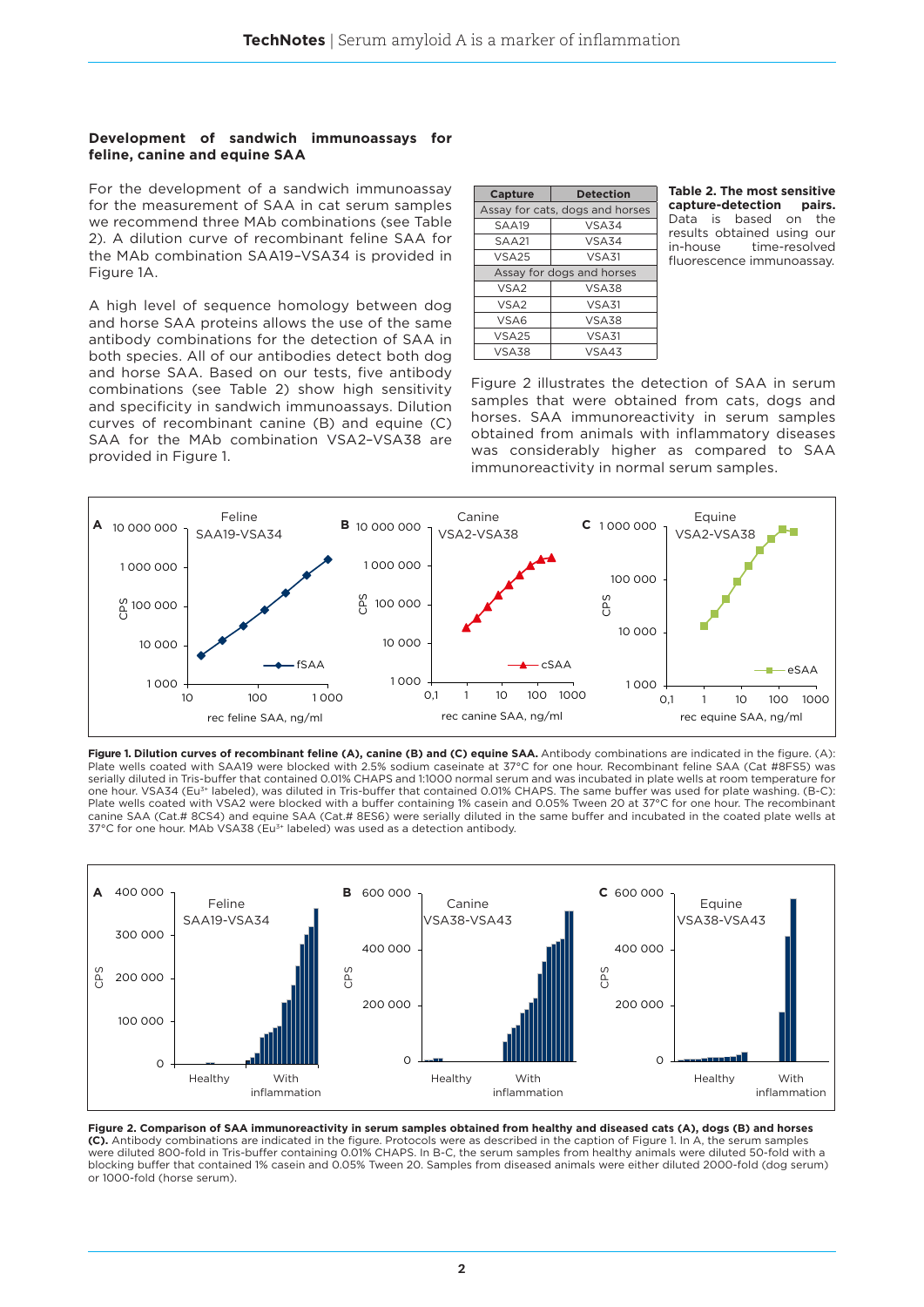#### **Development of a single immunoassay for feline, canine and equine SAA**

The assays suitable for the detection of feline SAA are also suitable for the detection of canine and equine SAA (see Table 2). Figure 4 illustrates the detection of SAA in serum samples that were obtained from dogs (A) and horses (B) using the MAb combination SAA19–VSA34. SAA immunoreactivity in serum samples obtained from diseased animals was considerably higher as compared to SAA immunoreactivity in normal serum samples. Results of feline serum samples testing using the same MAb combination are provided in Figure 2.



**Figure 4. Comparison of SAA immunoreactivity in serum samples obtained from healthy and diseased dogs (A) and horses (B) detected by using the MAb combination SAA19–VSA34.** Protocol was as described in the caption of Figure 1. Dog and horse serum samples were diluted 500-fold and 800-fold respectively in Tris-buffer containing 0.01% CHAPS.

#### **Important notes for assay design**

It is known from earlier publications that human SAA adsorbs non-specifically onto polystyrene surfaces of microtiter plates (4, 5). We observed that SAA from other species (dogs, cats and horses) behaves similarly to human SAA and preferentially adsorbs from serum onto the plate's surface. Therefore, when developing a SAA immunoassay in microtiter plates, it is important to prevent non-specific binding of SAA to the wells of a plate. A plate blocking procedure and antigen dilution buffer should be optimized to ensure that SAA non-specific binding to the plate wells is suppressed.

According to our data, casein appears to be an effective blocking agent for SAA immunoassays. For the MAb combinations SAA19–VSA34 and SAA21– VSA34, either the Tris buffer containing 1% casein or 2.5% sodium caseinate was used for microliter plate blocking.

For the MAb combinations VSA2–VSA38, VSA2– VSA31, VSA6–VSA38, VSA25–VSA31 and VSA38– VSA43, Tris buffer containing 1% casein and 0.05- 0.1% Tween 20 was the most efficient solution for microtiter plate blocking.

Also, we observed that the non-ionic surfactant Tween 20, which is a regular component of antigen dilution and washing buffers, suppressed the signal in MAb combinations SAA19–VSA34 and SAA21– VSA34. Therefore, for these two combinations, we substituted Tween 20 with the zwitterionic surfactant CHAPS (0.01%) in antigen dilution buffer and washing buffer.

Please note that the suggested solid phase blocking procedure and assay buffer composition were optimized for HyTest's in-house immunoassays. Therefore, other conditions could demonstrate an improved performance in the immunoassays of our customers than those described here.

**4. Marhaug, G.** Three assays for the characterization and quantitation of human serum amyloid A. Scand J Immunol, 1983, 18:329–338.

**5. Časl, MT and Grubb, A.** A rapid enzyme-linked immunosorbent assay for serum amyloid A using sequence-specific antibodies. Ann Clin Biochem, 1993, 30: 278-286.

# **Direct ELISA**

All MAbs recognize canine, feline (with the exception of MAbs VSA2, VSA6 and VSA43) and equine SAA proteins coated onto the wells of polystyrene 96-well plates. The titration curves of four MAbs obtained with the recombinant canine SAA are provided in Figure 5.



**Figure 5. Titration curves of the MAbs obtained with recombinant canine SAA.** A microtiter plate was coated with 0.05 µg of recombinant canine SAA in PBS. MAbs were serially diluted in PBS, pH 7.4, containing 0.1% Tween 20. HRP-conjugated anti-mouse IgG (Fc specific) was used as a secondary antibody. o-Phenylenediamine was used as a substrate.